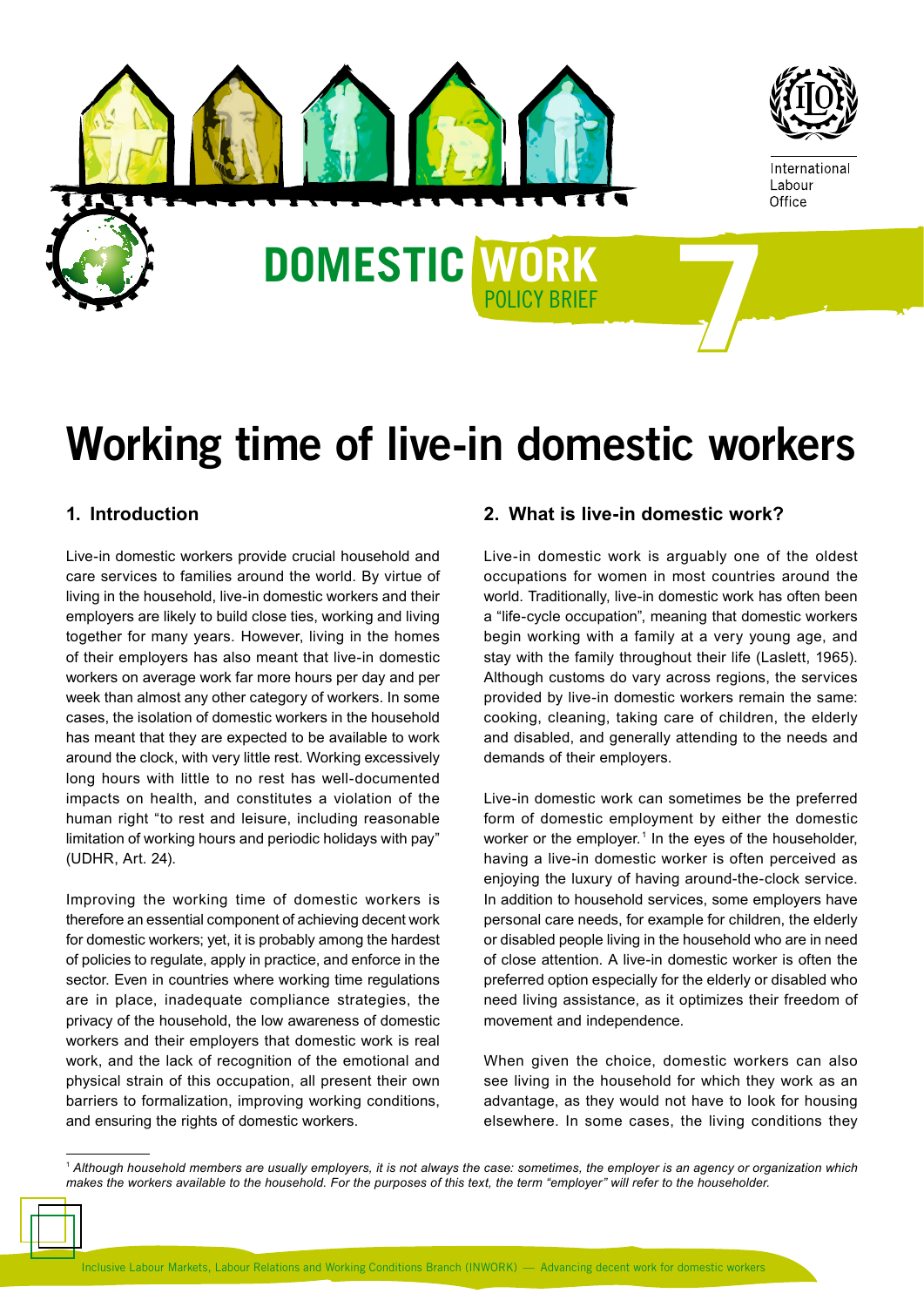might find in the home of their employer are of better quality than elsewhere. Moreover, many migrant women – whether internal or cross-border – who find employment as domestic workers find it convenient to live-in on the premises of the householder, freeing them from the challenging task of finding adequate, affordable housing in a foreign territory.<sup>2</sup> However, the fact of being housed by the employer ceases to be an advantage if too much of the domestic worker's salary is deducted from his or her salary in exchange for the accommodation; if they are expected to work without sufficient rest; if the living conditions are inadequate; or if their right to privacy and freedom of movement is not respected. Live-in domestic workers also face additional challenges if they are dismissed or must escape from an exploitative or abusive employer, as they often become homeless as well as unemployed.

# **3. Profile and numbers of live-in domestic workers**

Domestic workers today are still generally young workers. Estimates show that approximately half of domestic workers are of childbearing age, likely to have young children, or fall pregnant (ILO, 2013a). In Uruguay, half of all domestic workers in 2010 were in the 14-44 age range (Encuesta Continua de Hogares, 2010), and in Viet Nam, 52 per cent of domestic workers are aged 15-39 (Labour Force Survey, 2009).

Young people have tended to cluster into live-in domestic work because they usually do not yet have family responsibilities, and therefore can more easily meet the long hours expected by employers. However, in some regions, domestic work as a sector is "ageing". In most countries in Latin America for example, the average age of domestic workers in 2011 was 40. This ageing has been linked to an increase in the average years of schooling, and a growing number of alternative jobs available to youth (ILO, 2012).

Live-in domestic workers are also often women who migrate from rural areas or from abroad, in search of employment to support the families they left behind. Far away from their family responsibilities, they are also perceived as being "free" to work long hours in the homes of others, and also might initially see living-in as an advantage.

Although less common today than it once was in most places, live-in domestic work continues to exist. In the Philippines, live-in domestic workers make up a third of all domestic workers (ILO, 2011a). In Indonesia, 1 in 10 domestic workers live in the employer's household (Tijdens and van Klaveren, 2011), while survey data gathered in the United States (2011) found that 11% of domestic workers were live-in (NDWA survey). Across Latin America, statistics also show that comparatively fewer households employ live-in domestic workers as compared to live-out domestic workers (Los Medios y Mercados de Latinoamérica 1998, Audits and Surveys Worldwide).

As a sector, domestic work has grown significantly in the last 15 years, with the total number of domestic workers increasing from 33.2 million in 1995 to 52.6 million in 2010, an increase of 19 million worldwide (ILO, 2013b). But while the share of domestic workers in total employment has grown, *live-in* domestic work appears to be in decline. In the Philippines, the proportion of live-in domestic workers declined from 39 per cent in 2004 to 30 per cent in 2010 (ILO, 2011a). In Latin America also, the sector seems to have progressively become more "modern", with proportionally more live-out domestic workers than live-in domestic workers (Valenzuela and Mora, 2009). Such is the case in Bolivia, where the share of live-in domestic workers in urban areas decreased from 31 per cent in 2001 to 22 per cent in 2007 (Encuesta de Hogares 2007). Moreover, as national economies grew, and more employment opportunities opened up for national women, live-in domestic work increasingly is performed by immigrant women in search for employment.

The decline in live-in domestic work could be an indication of various socio-economic changes, such as a decreasing ability or willingness of employers to pay for a full-time live-in domestic worker; a reduction in the spatial capacity of employers to house domestic workers; a more equal sharing of household responsibilities between women and men; or a cultural change in which one's status is not defined by the number of live-in domestic workers in one's employment. Another possible reason is that 24 hour in-home service is no longer seen as necessary for the functioning of a household.

But while live-in domestic work seems to be decreasing in some countries, it remains an important form of employment among low income women and youth, and, due to an ageing population in most of the world, is an occupation that is likely to remain in demand. Indeed, according to UN estimates, the number of people in the world aged 60 or above has doubled in the last 30 years, and it is projected to more than double again by 2050. At that point in time, the elderly would outnumber children aged 0 to 14 (UN, 2009). At the same time, multigenerational households are becoming less common around the world, meaning more and more of the elderly

<sup>&</sup>lt;sup>2</sup> However, it should also be noted that in many cases, live-in arrangements are the only option for international migrant domestic workers under *the rules and regulations governing their entry and stay in the country of employment.*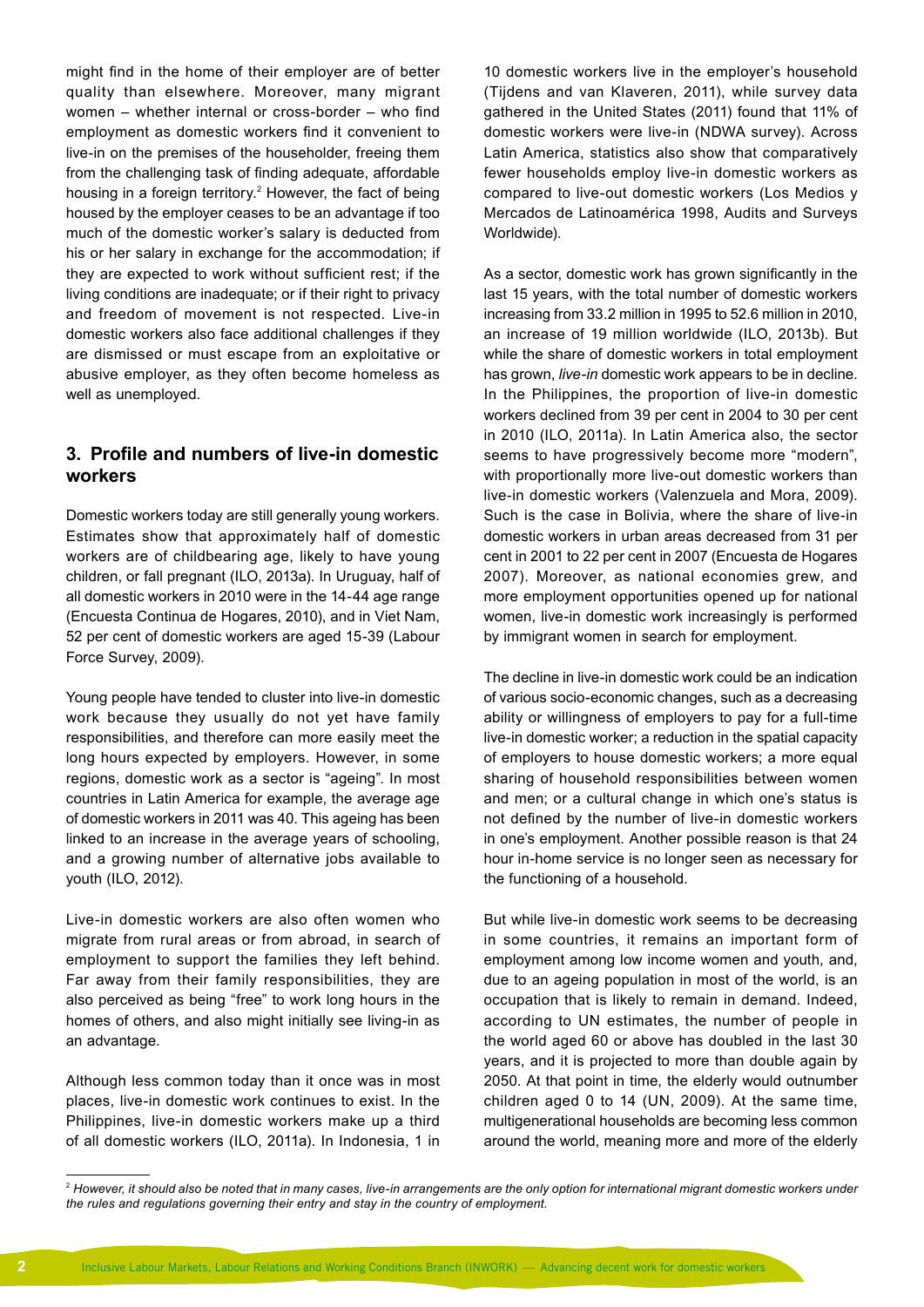live alone. A recent Eurofound report found that, while there is an increasing trend towards community-based care, home care is still the preferred option for many, due to lower costs, greater independence, and the potential of assisted-living technology (Eurofound, 2013).

As such, as populations age, particularly in countries with few adequate and affordable community or facility-based care services, 24 hour in-home care services – i.e., live-in domestic work – is likely to remain in demand. Ensuring effective protections for live-in domestic workers therefore will continue to be relevant.

# **4. Key issues in working time of live-in domestic workers**

By virtue of living at their workplace, domestic workers face specific challenges in limiting their working time and realizing their labour rights that are uncommon in most other sectors. In this sense, live-in domestic work is an occupation with particular characteristics that must be given special attention. McCann and Murray have summarized the working time concerns of domestic workers generally. Box 1 provides an adaptation of that list, including only those working time concerns that are specific to live-in domestic workers.

## **Long hours**

Recent ILO estimates have found that domestic workers generally work some of the longest and most unpredictable hours (ILO, 2013b). Among domestic workers, those who live-in are particularly vulnerable to such long hours because they live in the homes of their employers, who arguably have hired a live-in domestic worker for the very reason that this arrangements facilitates availability of the worker virtually around the clock. For live-in domestic workers alone, therefore, the average weekly working hours tend to be even higher than those of live-out domestic workers. In Chile (2000), live-in domestic workers worked an average of 67.6 hours, while live-out domestic workers averaged a far more reasonable 40 hours per week (ILO, 2013b). In the Philippines (2010), 51% of women live-in workers and 38% of male live-in workers worked at least 61 hours in a given week, and approximately a third of live-in domestic workers recorded working on average two hours more per day than live-out domestic workers (ILO, 2011a).

#### **Working, on break, or on call/standby?**

Live-in domestic workers are characteristically expected by their employers to be available at all times (ILO, 2011b; Rodriguez, 2007; Gallotti, 2009; Tous et al., 2010; Kundu, 2008; Esim and Smith, 2004; Sabban, 2002). A national

- Long, open ended hours;
- Insufficient daily, weekly and annual rest;
- Long or unpredictable periods of "on-call" or "standby" duty, and difficulties in determining how these periods should be measured;
- Long spans of hours/split shifts (in which the domestic worker performs his or her daily hours in fragmented time periods) ;
- Uncertainty of total hours worked, related to low wages in the sector;
- Lack of influence over working time arrangements;
- Lack of awareness of rights on working time and contractual agreements;
- Lack of ability to negotiate terms and conditions of employment;
- Inadequate documentation and verification of hours actually worked;
- Lack of access to mechanisms for democratic participation in and control over workplace issues and to legally mandated consultation over working time at workplace, sector and national levels;
- Problems in implementation of legal measures.

survey of nearly 3000 domestic workers in the United States found that the employers of about half of all live-in domestic workers expect them "to be available at any time – whether or not they are enjoying a day off or simply a night of sleep" (NDWA Survey). Research has also documented that if employers found their domestic employees taking a break, they would immediately assign them another task.<sup>3</sup>

Indeed, one of the main difficulties of live-in domestic work is that there never is a real break, specifically because, as long as domestic workers are at the workplace, they must respond to calls whenever they are made, i.e., when they are not actively occupied with performing tasks, they are always on standby. Contributing to the problem is that many live-in domestic workers face restrictions set by their employers as to when they can leave the household, and for how long. Even during their daily or weekly rest, employers sometimes do not allow domestic workers to leave the household. This constitutes an infringement on the human rights of domestic workers, and also results in a lack of rest.

The constant presence of the domestic worker in the household means that what periods of rest a domestic worker may have, day or night, are frequently interrupted

**Box 1. Live-in domestic workers typically encounter a host of challenges in limiting their working hours and managing their work schedules. Below is a list of these challenges:**

<sup>3</sup> *See for instance Anderson, Doing the Dirty Work, 41.*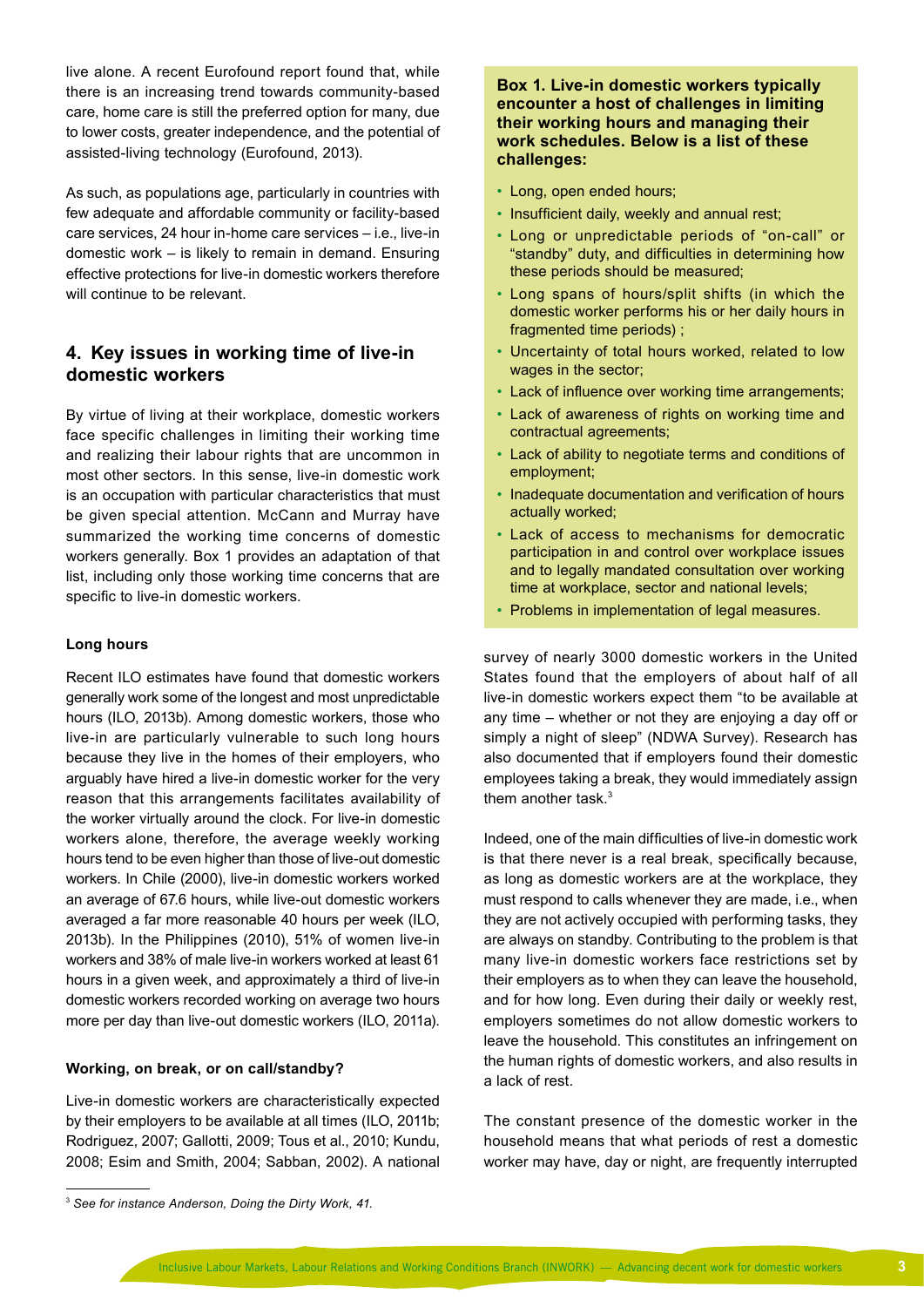by requests from household members. This is particularly the case for live-in domestic workers with caregiving responsibilities. As a result, many domestic workers feel that they are constantly on standby or on call, blurring the line between working time and rest periods.

#### **Lack of weekly rest and annual leave**

The long working hours are further exacerbated by lack of weekly and annual rest. Recent ILO estimates found that just under half of all domestic workers are legally entitled to at least 24 hours of consecutive weekly rest. Live-in domestic workers in particular complain that they are rarely allowed to take a day off from the household, and domestic workers' unions in many countries have campaigned for the right to a simple weekly day of rest. Moreover, recent ILO estimates found that 44.4% of domestic workers are not entitled to annual leave (ILO, 2012), and it can safely be assumed that few of those who are entitled to this right are able to benefit from it in reality.

#### **Lack of sleep**

Live-in domestic workers, and especially those whose job requirements include caregiving of any kind, are often called upon to work at night, whether for long hours, or just to address punctual needs of their employers. Interruptions after a worker has gone to bed and during sleep can result in a lack of daily rest, which has a welldocumented impact on health and therefore an important occupational safety and health hazard in the sector.

#### **Impacts on health**

To date, few studies have been conducted on the occupational safety and health hazards of live-in domestic work.4 On the other hand, well-established findings from occupational health studies show that long working hours, night work, and unpredictable working hours – all of which are characteristic of live-in domestic work – are factors that most negatively affect workers' health.<sup>5</sup> The long normal weekly hours of live-in domestic workers also

have long term health consequences: at least once study has shown that working 60 hours or more a week makes a worker almost three times more likely to go on disability retirement<sup>6</sup>

Particularly harmful is the irregular distribution of working hours and night work, which are found to have a biased impact on women during and after pregnancy, $<sup>7</sup>$  and on</sup> young workers. Many studies have shown that fatigue and interruptions during sleep has a significant impact on health, including increased risk of cardiovascular disease, diabetes, obesity, depression, anxiety, and leaves workers more likely to get into accidents at work.<sup>8</sup> Yet, live-in domestic workers with caregiving responsibilities are frequently called upon at night to tend to a child, or an elderly or disabled person, leaving them sleep-deprived and fatigued.

#### **Informal employment relationship habits**

Live-in domestic workers and their employers frequently lack information about the basic elements of a harmonious and productive employment relationship. Often, neither party is aware of their rights and responsibilities regarding working time, and neither is familiar with employment practices such as using contracts, negotiating tasks, working time and breaks, assessing performance, or keeping records such as timesheets or payslips.

Indeed, although written contracts are slowly becoming more common, and while record-keeping is common practice in many sectors, domestic workers and employers alike lack the tools and awareness of how to count and record time worked, and remuneration received. Employers in particular have concerns with regards to how to estimate the time spent by domestic workers on performing their assigned tasks. Time spent on call, or on standby also remains challenging to qualify, asses and record. The lack of concrete agreements and tools with regards to working time frequently leads to tensions and disputes among domestic workers and employers regarding what work was really performed, when the work was performed, and how it should be remunerated.

<sup>4</sup> *For one review of health risks facing domestic workers, see M. Gaydos, C. Hoover, J.e. Lynch, J.M. Weintraub, and R. Bahtia, A Health Impact Assessment of California Assembly Bill 889.*

<sup>5</sup> *The reader might also want to see: 1. White, J. and Beswick, J. (2003): Working long hours (Sheffield, Health and Safety Laboratory). 2. ILO, 2004: Working time and health, Information Sheet No. WT-1 (Geneva, Conditions of Work and Employment Programme). 3. Tucker, P. and Folkard, S. Working Time, Health, and Safety: a research synthesis paper. Conditions of Work and Employment Series No. 31 (Geneva, ILO). 4. J. Kodz, S. Davis, D. Lain, M. Strebler, J. Rick, P. Bates, J. Cummings and N. Meager: Working long hours: A review of evidence. Volume I – Main Report. A summary of this is cited on the website of the Institute for Employment Studies, www. employment-studies.co.uk* <sup>6</sup> *Krause N, Lynch J, Kaplan GA, Cohen RD, Goldenberg De, Salonen JT. Predictors of disability retirement. Scand J Work Environ Health 1997;23:403–13.*

<sup>&</sup>lt;sup>7</sup> Alfredsson L, Spetz C-L, Theorell T. Type of occupation and near-future hospitalization for myocardial infarction and some other diagnoses. *Int J Epidemiol 1985;14:378–88. Starrin B, Larsson G, Brenner S, et al. Structural changes, ill-health, and mortality in Sweden, 1963–83: a macroaggregated study. Int J Health Services 1990;20:27–42.*

<sup>8</sup> *Research on this subject has been extensive. See, for example: G. Belensky, N.J. Wesensten, D.R. Thorne, et al., Patterns of Performance Degradation and Restoration During Sleep Restriction and Subsequent Recovery: A Sleep Dose-Response Study." Journal of Sleep Research, Vol. 12, No. 1 (London: Wiley-Blackwell, 2003): 1–12; H.P.A van Dongen, G. Maislin, J.M. Mullington, and D. F. Dinges, "The Cumulative Cost of Additional Wakefulness: Dose Response Effects on Neurobehavioral Functions and Sleep Physiology From Chronic Sleep Restriction and Total Sleep Deprivation," Sleep, Vol. 26, No. 2 (Associated Professional Sleep Societies, 2003): 117–126; C.A. Estabrooks, G.G. Cummings, S.A. Olivo, et al., "Effects of Shift Length on Quality of Patient Care and Health Provider Outcomes: A Systematic Review," Quality and Safety in Health Care, Vol. 18, No. 3 (BMJ Journals, 2009): 181–188.*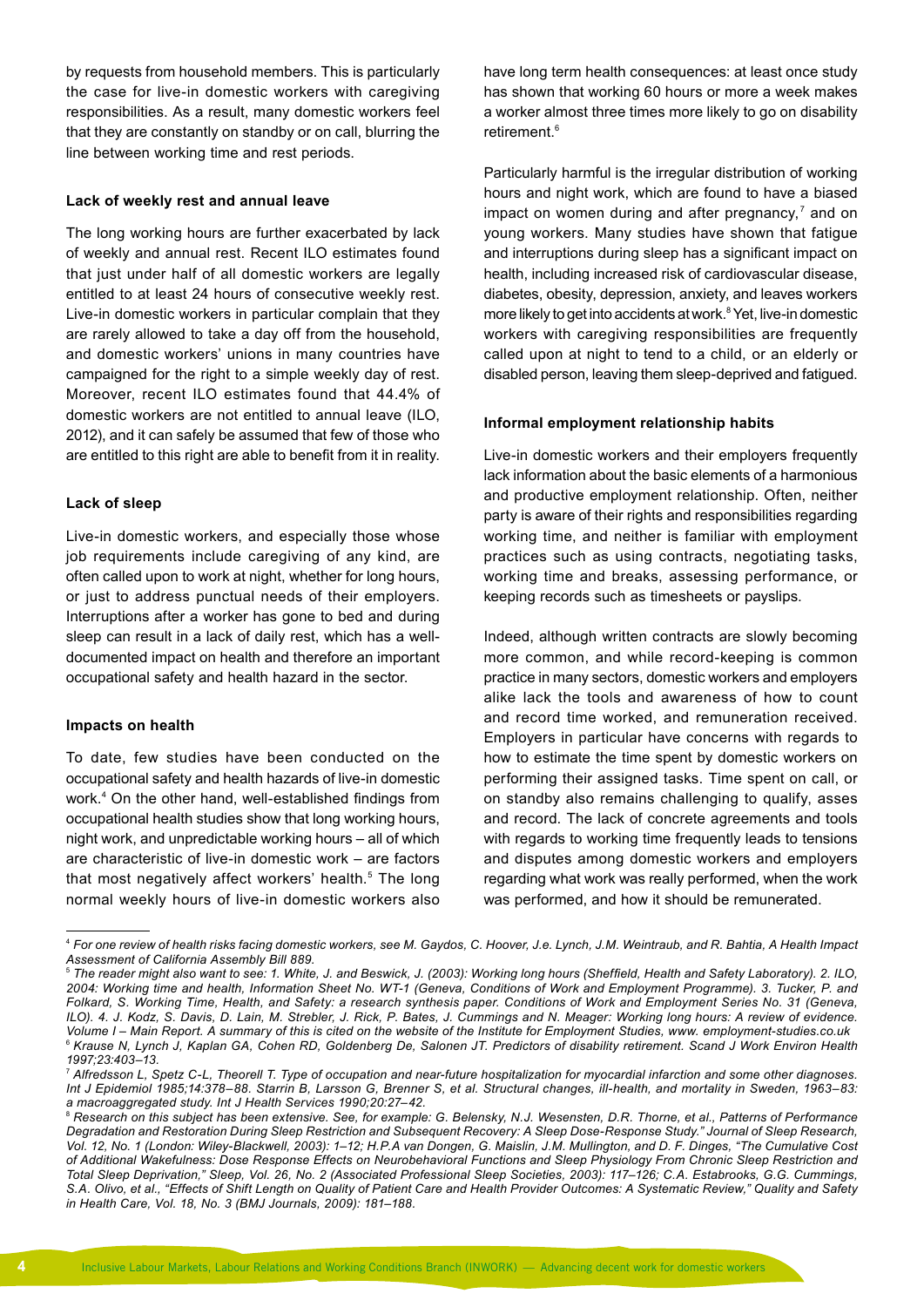# **5. Findings from pilot record-keeping tool and pilot FGD on the employment relationship**

In 2013, the ILO conducted two pilot studies on live-in domestic workers, including a specific emphasis on their working time. A timekeeping tool was developed and piloted in Tanzania, Bolivia, the Philippines and Thailand to help live-in domestic workers understand, manage and record their working time. In parallel, qualitative research was piloted in Hong Kong, consisting of two focus group discussions with live-in domestic workers and employers of live-in domestic workers on their employment relationship practices. Together, the findings from these pilots shed relevant light on the real working time of live-in domestic workers, and how domestic workers and employers manage questions of working time between them. Following are some highlights to help guide policymakers in thinking about limiting and regulating the working time of live-in domestic workers.

## **Clarifying key notions and concepts**

## *Start time and end time*

The most apparent characteristic of live-in domestic work is the difficulty in identifying start and end time. "Live-ins" are considered to be available for work around the clock, from the moment they wake up, to the time they go to sleep, and beyond. A typical scenario that illustrates the difficulty in registering end time is, for example, when the domestic worker is told she is free to retire to her room, and then called on 20 minutes later to fetch the employer a drink or snack. In this case, when would the accurate end time be placed? This also implies that the start time and end time can vary from day to day. These characteristics create difficulties in establishing fixed schedules and, as a result, limiting working time. For this reason, start time and end time must both be clearly defined and recorded to ensure that the daily limits in force are respected. In a recent exercise to record the working time of live-in domestic workers, the following definitions were tested and validated as effective:

- **Start-time:** the time at which the domestic worker starts her first task, or is called on for the first time in the day.
- **End time:** the time at which the last task had ended, and/or when the domestic worker was no longer available to perform tasks at the request of the employer.

#### *Normal working hours, standby, breaks, overtime*

Regulating the working time of live-in domestic workers also means clarifying the difference between working hours, standby hours, and breaks. Because very often

## **Box 2. Relevant provisions of C189**

The Domestic Work Convention, 2011 (No. 189) and its accompanying Recommendation (No. 201) provide guidance on the regulation of working time for domestic workers. The Convention calls for measures towards ensuring that domestic workers enjoy equal treatment with workers generally in relation to normal hours of work, overtime compensation, periods of daily and weekly rest, and paid annual leave (Art. 10). Moreover, it states that periods during which domestic workers are not free to dispose of their time as they please and remain at the disposal of the household in order to respond to possible calls (known as standby or on call time) should be regarded as hours of work to the extent determined at the national level (Art. 10).

Recommendation 201 provides guidance on how to regulate standby periods (Para. 9(1)), night work (Para. 9(2)), rest during the working day (Para. 10), weekly rest (Para. 11, 12), compensatory rest (Para. 9(1)(b) and 12), and annual leave (Para. 13). Moreover, it recommends to Member States that hours of work, including overtime and periods of standby, be accurately recorded, and that the information should be freely accessible to the domestic worker (Para. 8).

no distinction is made between working hours and nonworking hours for live-in domestic workers, the notion of overtime and standby time does not exist, and work in excess of the normal hours is often not remunerated at all. This leads to long hours of somewhat unpredictable work flow that is not regularly punctuated by clear break periods. To approach these issues and get a better understanding of a live-in domestic worker's working time patterns, the study notions of working time, standby, break, and overtime can be understood as follows:

- **Working time:** periods during which a domestic worker is scheduled to perform tasks for the household.
- **Standby:** periods during which domestic workers are not free to dispose of time as they please and remain at the disposal of the household in order to respond to possible calls.<sup>9</sup>
- **Break:** suitable period of rest during the workday, which allows for meals and breaks to be taken.
- **Overtime:** Periods of working time or stand-by beyond the legal limits of normal hours of work.

#### **Delineating working hours from rest periods**

Improving the working time of live-in domestic workers means reducing the periods during which it is unclear if they are working or if they are resting. A key finding from

<sup>9</sup> *This is the description of the notion of standby or on-call as set out in Art. 10 of the ILO Domestic Work Convention (No. 189), 2011. The Convention further states that "such periods should be regarded as hours of work to the extent determined by national laws, regulations or collective agreements, taking into account the special characteristics of domestic work" (Art. 10).*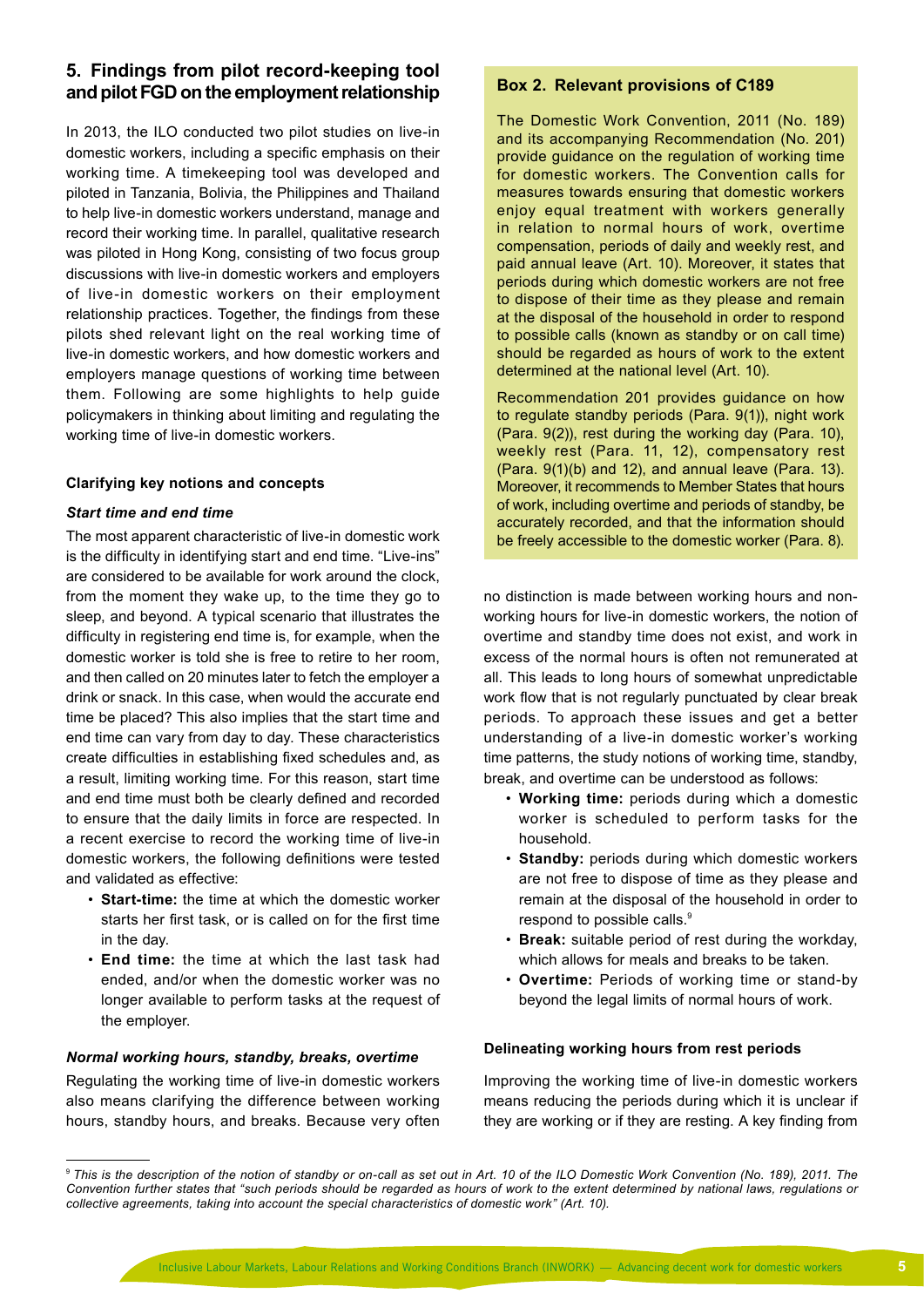the research is that domestic workers are not truly able to enjoy rest periods unless they are genuinely free to dispose of time as they please, including by leaving the household premises. It is clear that, like all other workers, domestic workers should be present during the hours they are contracted to work (which may include standby hours). However, when they are on daily rest, weekly rest, or leave, it should be clear that they are allowed to leave the household in order to fully dispose of time as they please. In addition, sufficient breaks during the work day need to be ensured. This is the best way of ensuring that domestic workers can genuinely enjoy their rest periods. Interruptions during sleep must also be strictly limited to emergencies to ensure that the domestic worker is getting adequate rest.

#### **Formalize the employment relationship**

Many domestic workers do not have the capacity or power to negotiate working time arrangements with their employer. Yet, focus group discussions conducted in Hong Kong among both live-in domestic workers and employers of live-in domestic workers showed that clear, open communication was the preferred means of both employers and domestic workers to discuss tasks, working time and daily and weekly rest. Both sides emphasized the need for some amount of flexibility, which is also dependent on clear, trusted communication. Where such practices are encouraged, domestic workers and employers can come together to negotiate and agree upon working time arrangements, including tasks to be performed each day, their timing, and break duration and timing. Daily and weekly rest periods should also be negotiated in this way. Regular check-ins would allow both employers and domestic workers to raise concerns and make needed amendments to the working time arrangements.

## **Box 3. Tips for the employment relationship**

- a. Establish clear and regular communication
- b. Include in your contract provisions on normal hours of work, tasks, breaks, daily rest, weekly rest, remuneration, overtime and how it is to be remunerated, and annual leave<sup>\*</sup>
- c. Negotiate and agree upon a list of tasks to be performed each day
- d. Negotiate and agree upon set breaks to be taken each day
- e. Allow for flexibility on both sides
- f. Have regular check ins
- g. Record working time and pay
- h. Ensure freedom to leave the household

*\* For a full list of items that should be included in a contract, see ILO Domestic Work Convention (No. 189), 2011 (Art. 7) and Para. 6 of the Recommendation.*

Once established, working time arrangements should be written, and working time and remuneration recorded regularly, using the definitions provided above. A good tool that records a work schedule, tasks performed and real hours worked helps to promote a harmonious work relationship and prevents misunderstandings.

# **6. Points for consideration in designing working time regimes for live-in domestic workers**

Given the extensive working hours reported by live-in domestic workers, priority must be given to limiting the working time of live-in domestic workers. To make these measures effective, programmes should also be developed to extensively raise awareness and promote good employment practices in the domestic work sector. Following are considerations policymakers may wish to make to effectively protect live-in domestic workers from overwork.

#### **Limit working time**

- In working time regulation, define normal hours of work, rules regarding standby, rest periods and breaks, and encourage workers and employers to negotiate clear work schedules, including start times and end times.
- Limit standby time and overtime hours, and define how these periods are to be remunerated.
- Set adequate periods for short breaks during the day, and daily rest to ensure domestic workers have time to get adequate rest.
- Set strict conditions under which night work can be performed and sleep/daily rest can be interrupted.
- Ensure that domestic workers are allowed to leave the household for their periods of break, daily rest, and weekly rest.
- Ensure compensatory rest in case of exceptional work during rest periods, especially at night, is, irrespective of financial compensation.
- Require employers to document the domestic worker's work schedule as well as any extra hours worked. Such provision can also provide that these records are accessible to the worker and the authorities charged with supervising compliance with the legislation, such as labour inspectorates.

#### **Promote formal employment practices in the home**

In addition to setting regulation, attention must be given to awareness raising and the development of tools for domestic workers and employers to better manage the employment relationship. In many countries, this process has started with the development of standard or model contracts (for example in South Africa, Switzerland,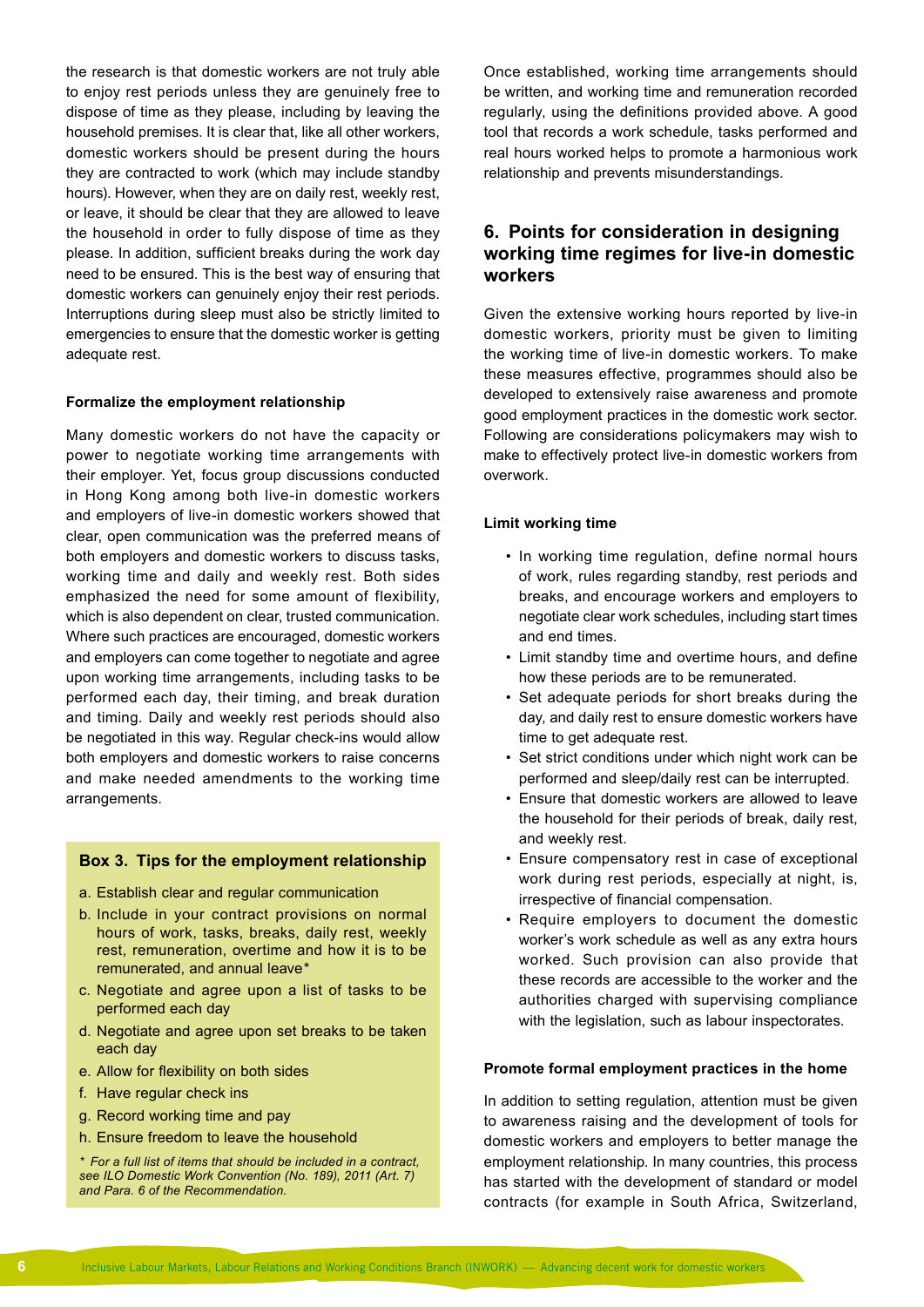Chile, Spain, and Hong Kong, among many others). Other countries have published guides on the legal obligations in employing domestic workers directed at employers and domestic workers, for example in Colombia, Argentina, Uruguay, British Colombia (Canada), and Singapore.10

As in most employment relationships, domestic workers and employers should agree at the outset on the tasks to be performed, the work schedule including periods of rest and overtime, appropriate remuneration for the work performed, and a schedule for when payments are made. In Hong Kong, the domestic workers' union has helped broker agreements between employers and domestic workers by making initial assessments of how many hours of work and how many domestic workers a particular job might require.

Whether or not such platforms for negotiation are available, working time of live-in domestic workers is best regulated through the use of practical tools that are simple and accessible to both workers and employers. Tools would be introduced ideally in the following order: 1) written standard or model contract, 2) agreed schedule of tasks to be performed and regular breaks negotiated and agreed upon, and 3) tools designed to record tasks, working time and breaks, and payslips.

These tools will also have to be extensively disseminated and promoted, and the practice of negotiation encouraged. Organizations of workers and employers have a key role to play in this respect, raising awareness of their constituents and helping them to learn appropriate behaviours in the domestic employment relationship.

## **References**

- Alfredsson, L.; Spetz, C.-L.; Theorell, T. Type of occupation and near-future hospitalization for myocardial infarction and some other diagnoses. Int J Epidemiol 1985; 14:378–88.
- Belensky, G.; Wesensten, N.J.; Thorne, D.R.; et al. Patterns of Performance Degradation and Restoration During Sleep Restriction and Subsequent Recovery: A Sleep Dose-Response Study." Journal of Sleep Research, Vol. 12, No. 1 (London: Wiley-Blackwell, 2003): 1–12.
- Esim S.; Smith, M. 2004. *Gender and migration in Arab states: The case of domestic workers* (Beirut, ILO).
- Estabrooks, C.A.; Cummings, G.G.; Olivo, S.A.; et al., "Effects of Shift Length on Quality of Patient Care and Health Provider Outcomes: A Systematic Review," Quality and Safety in Health Care, Vol. 18, No. 3 (BMJ Journals, 2009): 181–188.
- Eurofound (2013), More and better jobs in home-care services, Publications Office of the European Union, Luxembourg.
- Gallotti, M. 2009. *The gender dimension of domestic work in Western Europe* (Geneva, ILO).
- Gaydos, M.; Hoover, C.; Lynch, J.E.; Weintraub, J.M.; and Bahtia, R. A Health Impact Assessment of California Assembly Bill 889.
- ILO. (2013a): *"Meeting the needs of my family too" Maternity protection and work-family measures for domestic workers,*  Domestic Work Policy Brief No. 7 (Geneva).
- ILO. (2013b): Domestic Workers Across the World: Global and regional statistics and the extent of legal protection (Geneva)
- ILO. 2012. 2012 Labour Overview: Latin America and the Caribbean (Lima).
- ILO. 2011a. *Domestic Workers in the Philippines: Profile and Working Conditions* (Geneva: ILO Conditions of Work and Employment Branch (TRAVAIL)).
- ILO. 2011b. *Working hours in domestic work*, Domestic Work Policy Brief No. 2 (Geneva).
- ILO, 2004: Working time and health, Information Sheet No. WT-1 (Geneva, Conditions of Work and Employment Programme).
- Kodz, J.; Davis, S.; Lain, D.; Strebler, M.; Rick J.; Bates P.; Cummings J.; and Meager N.: Working long hours: A review of evidence. Volume I – Main Report.
- Krause, N.; Lynch, J.; Kaplan G.A.; Cohen R.D.; Goldenberg De, Salonen JT. Predictors of disability retirement. Scand J Work Environ Health 1997; 23:403–13.
- Kundu, A. 2008. *Conditions of work and rights of the female domestic workers of Kolkata,* MPRA Paper No. 7636 (Munich Personal rePEc Archive).
- Laslett, P. 1965. *The World we have Lost,* London, Methuen. Cited in Fauve-Chamoux, A. 2004. Domestic Service and the Formation of European Identity: Understanding the Globalization of Domestic Work, 16th-21st Centuries. (Bern, Peter Lang A.G.), p. 4.
- McCann, D.; Murray, J. 2010. *The legal regulation of working time in domestic work,* Conditions of Work and Employment Series No. 27 (Geneva, ILO).

<sup>&</sup>lt;sup>10</sup> The Colombia guide on domestic work can be found here: [http://www.mintrabajo.gov.co/publicaciones-mintrabajo/669-servicio-domestico](http://www.mintrabajo.gov.co/publicaciones-mintrabajo/669-servicio-domestico-guia-laboral.html)*[guia-laboral.html](http://www.mintrabajo.gov.co/publicaciones-mintrabajo/669-servicio-domestico-guia-laboral.html). The Argentina guide can be found here: <http://www.afip.gob.ar/genericos/blanco/documentos/ManualServicioDomestico.pdf>. The Uruguay guide can be found here: [http://www.ilo.org/wcmsp5/groups/public/---americas/---ro-lima/---sro-santiago/documents/publication/](http://www.ilo.org/wcmsp5/groups/public/---americas/---ro-lima/---sro-santiago/documents/publication/wcms_219955.pdf) [wcms\\_219955.pdf](http://www.ilo.org/wcmsp5/groups/public/---americas/---ro-lima/---sro-santiago/documents/publication/wcms_219955.pdf). British Colombia, Canada: [http://www.labour.gov.bc.ca/esb/domestics/brochure.htm.](http://www.labour.gov.bc.ca/esb/domestics/brochure.htm) For Singapore, see the following link: [http://www.mom.gov.sg/Documents/MPE%20Publications/Employer%20Handy%20Guide%20\(Lo-Res\)\\_20-12-2012.pdf](http://www.mom.gov.sg/Documents/MPE%20Publications/Employer%20Handy%20Guide%20(Lo-Res)_20-12-2012.pdf)*